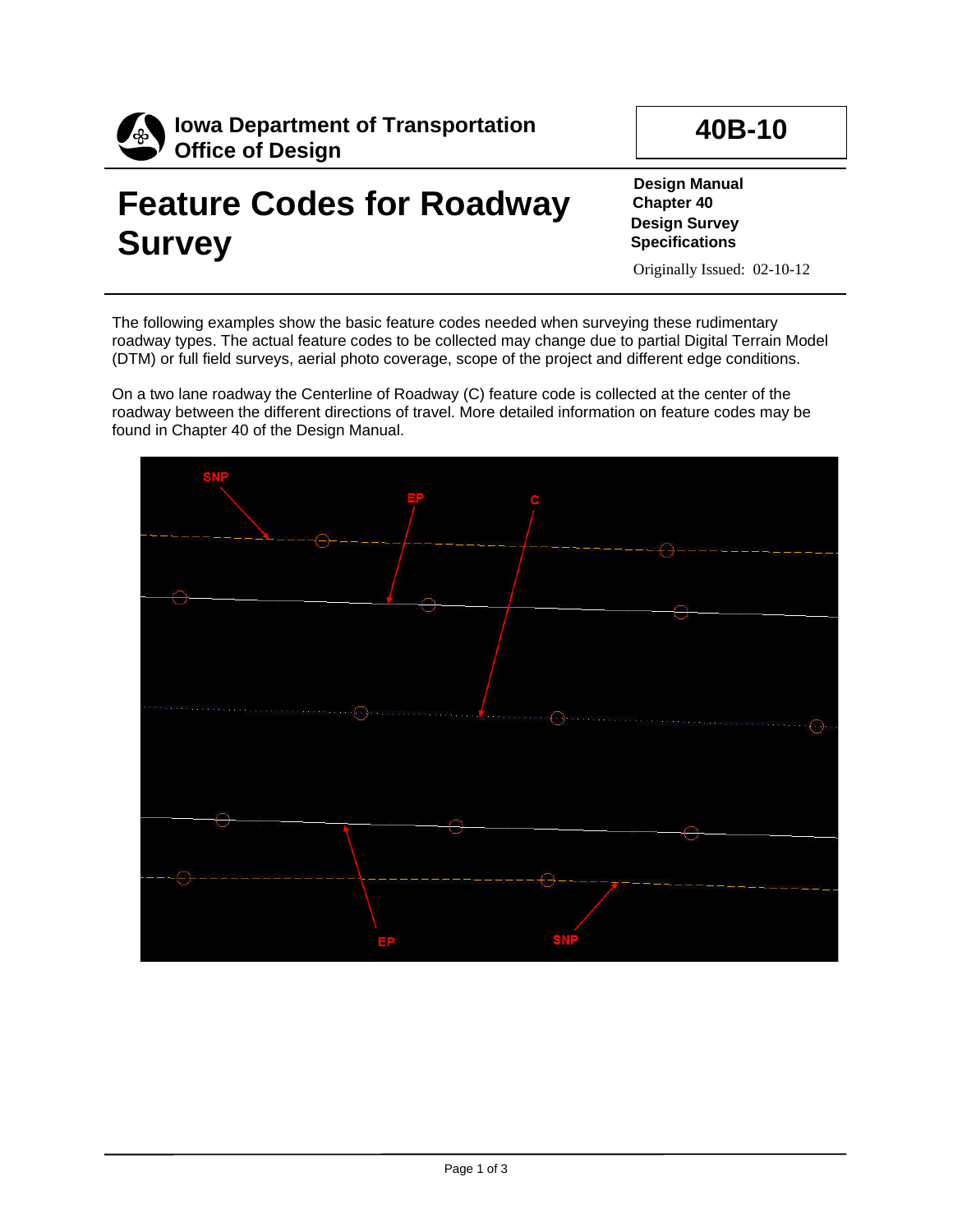On undivided roadways with multiple lanes of traffic moving in the same direction, the C feature code is used between lanes of traffic moving in different directions. The Breakline (BL) feature code is used between lanes of traffic moving in the same direction.

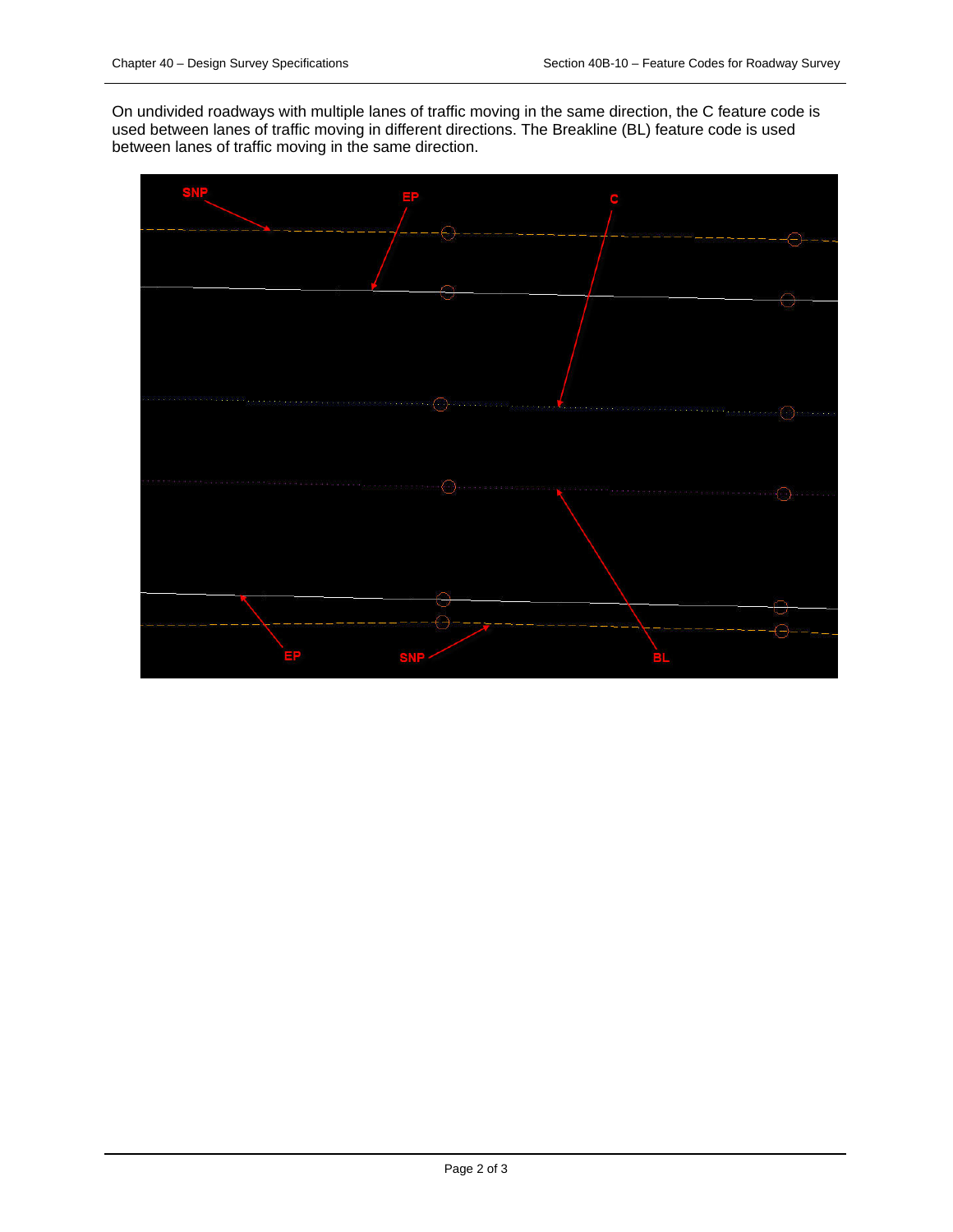On a multiple lane divided roadway the BL feature code is used between lanes of traffic travelling in the same direction.



On undivided roadways with multiple lanes of traffic moving in the same direction, the BL feature code is used between the lanes of traffic moving in the same direction. The Paved Shoulder (SH) feature code for the two inside shoulders should be shot at the bottom edge of the barrier wall.